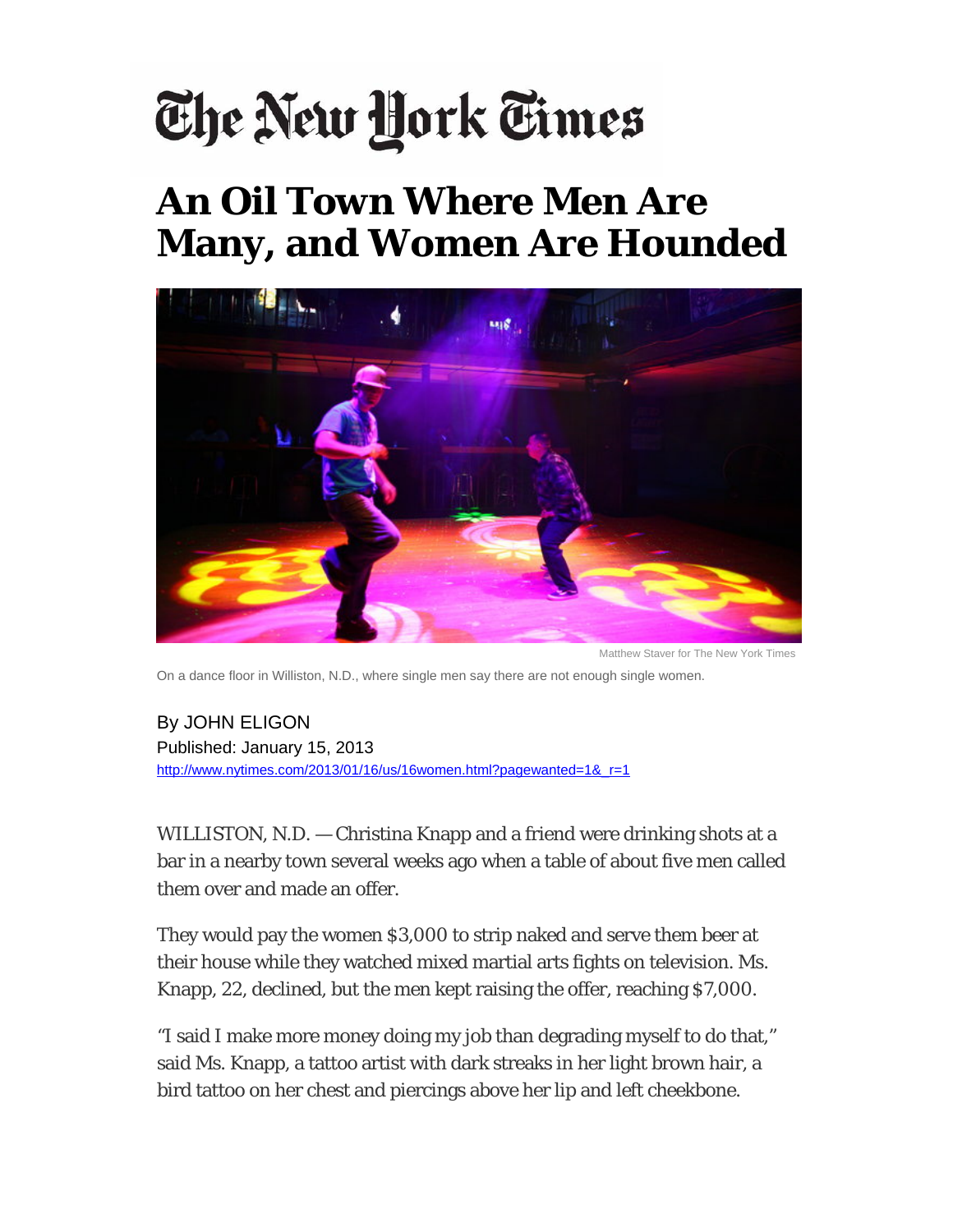The rich shale oil formation deep below the rolling pastures here has attracted droves of young men to work the labor-intensive jobs that get the wells flowing and often generate six-figure salaries. What the oil boom has not brought, however, are enough single women.

At work, at housing camps and in bars and restaurants, men have been left to mingle with their own. High heels and skirts are as rare around here as veggie burgers. Some men liken the environment to the military or prison.

"It's bad, dude," said Jon Kenworthy, 22, who moved to Williston from Indiana in early December. "I was talking to my buddy here. I told him I was going to import from Indiana because there's nothing here."

This has complicated life for women in the region as well.

Many said they felt unsafe. Several said they could not even shop at the local Walmart without men following them through the store. Girls' night out usually becomes an exercise in fending off obnoxious, overzealous suitors who often flaunt their newfound wealth.

"So many people look at you like you're a piece of meat," said Megan Dye, 28, a nearly lifelong Williston resident. "It's disgusting. It's gross."

Prosecutors and the police note an increase in crimes against women, including domestic and sexual assaults. "There are people arriving in North Dakota every day from other places around the country who do not respect the people or laws of North Dakota," said Ariston E. Johnson, the deputy state's attorney in neighboring McKenzie County, in an e-mail.

Over the past six years, North Dakota has shot from the middle of the pack to become the state with the third-highest ratio of single young men to single young women in the country. In 2011, nearly 58 percent of North Dakota's unmarried 18-to-34-year-olds were men, according to census data. That disparity was even starker in the three counties where the oil boom is heaviest — there were more than 1.6 young single men for every young single woman.

And most people around here say the gap is considerably larger. Census data mostly captures permanent residents. Most of the men who come here to work maintain their primary residences elsewhere and split time between the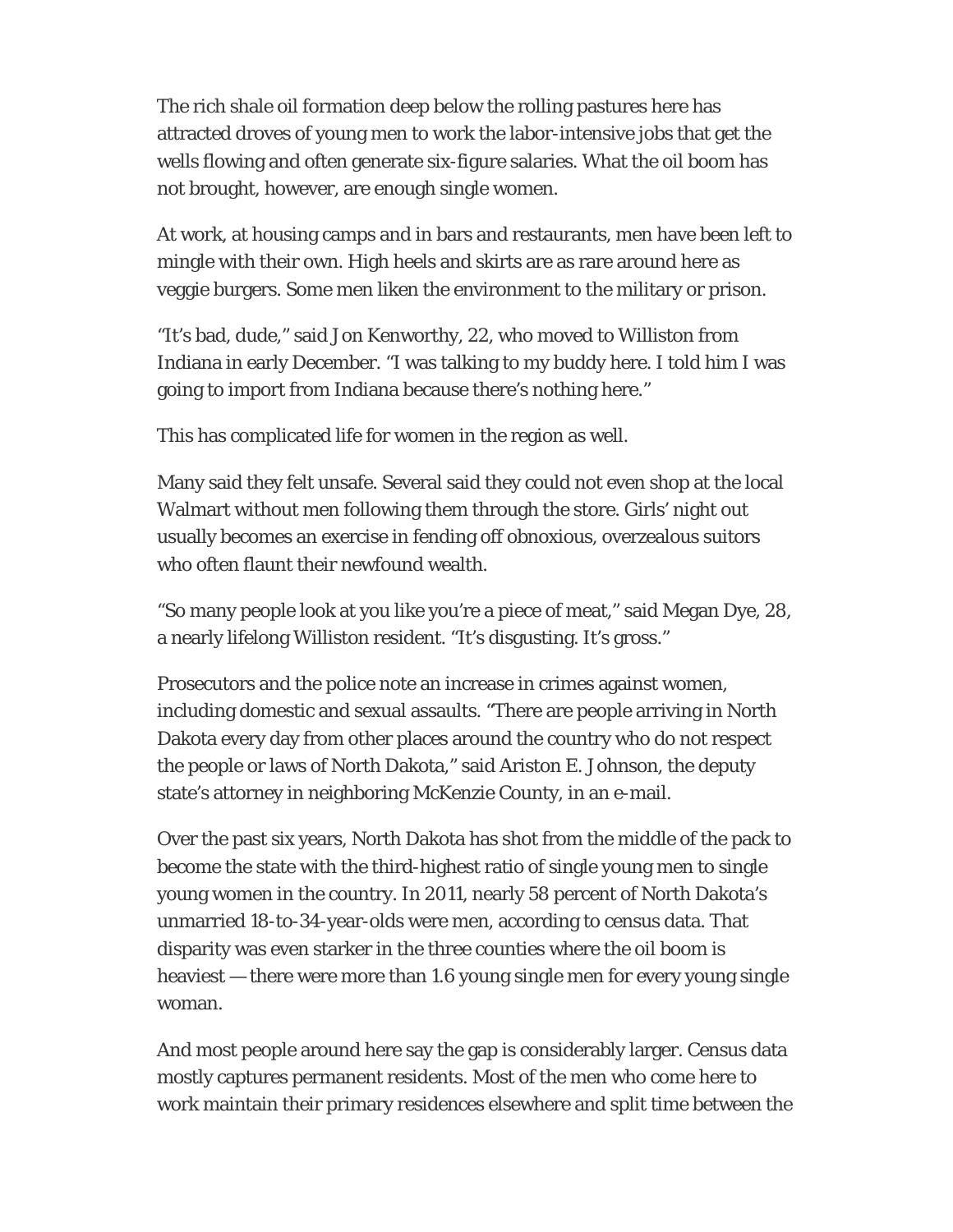oil fields and their homes. And women note that many of the men who approach them are married.

Some women have banked on the female shortage. Williston's two strip clubs attract dancers from around the country. Prostitutes from out of state troll the bars.

Natasha, 31, an escort and stripper from Las Vegas, is currently on her second stint here after hearing how much money strippers made in Williston on a CNN report last year. Business in her industry is much better here than in the rest of the country, she said. She makes at least \$500 a night, but more often she exceeds \$1,000.

"We make a lot of money because there's a lot of lonely guys," she said.

On a recent night at City Bar in nearby Watford City, the only women in the long, wood-paneled room were two bartenders and the woman running the karaoke. Under flashing lights, some of the male patrons huddled at the bar, while others played games like simulated buck shooting and darts.

Zach Mannon, 23, who has been working in the oil patch for three years, said he once bumped accidentally into a woman in a bar packed with men. He excused himself, he said, but then her boyfriend came over and accused him of grabbing her buttocks. He denied it. The man insisted they step outside, so they did, but 14 of Mr. Mannon's co-workers from his rig came along. The man backed down, they talked things over and no punches were thrown.

For Mr. Mannon, having women around was more about finding sanity than a soul mate.

"Out here, you can't tell a guy, like, 'I had a rough day,' " Mr. Mannon said. "They're going to go, 'Everyone has a rough day. Get over it, you sissy.'

"The bartender," he added, nodding toward the bar, "she's the friendliest gal in the world. Every time I go in, she goes, 'How was your day, Zach?' I say, 'Ah, it was long; it was cold out.' She actually listens."

But sensitivity is often absent here when men discuss women. Here, men talk of a "Williston 10" — a woman who would be considered mediocre in any other city is considered a perfect 10 out here.